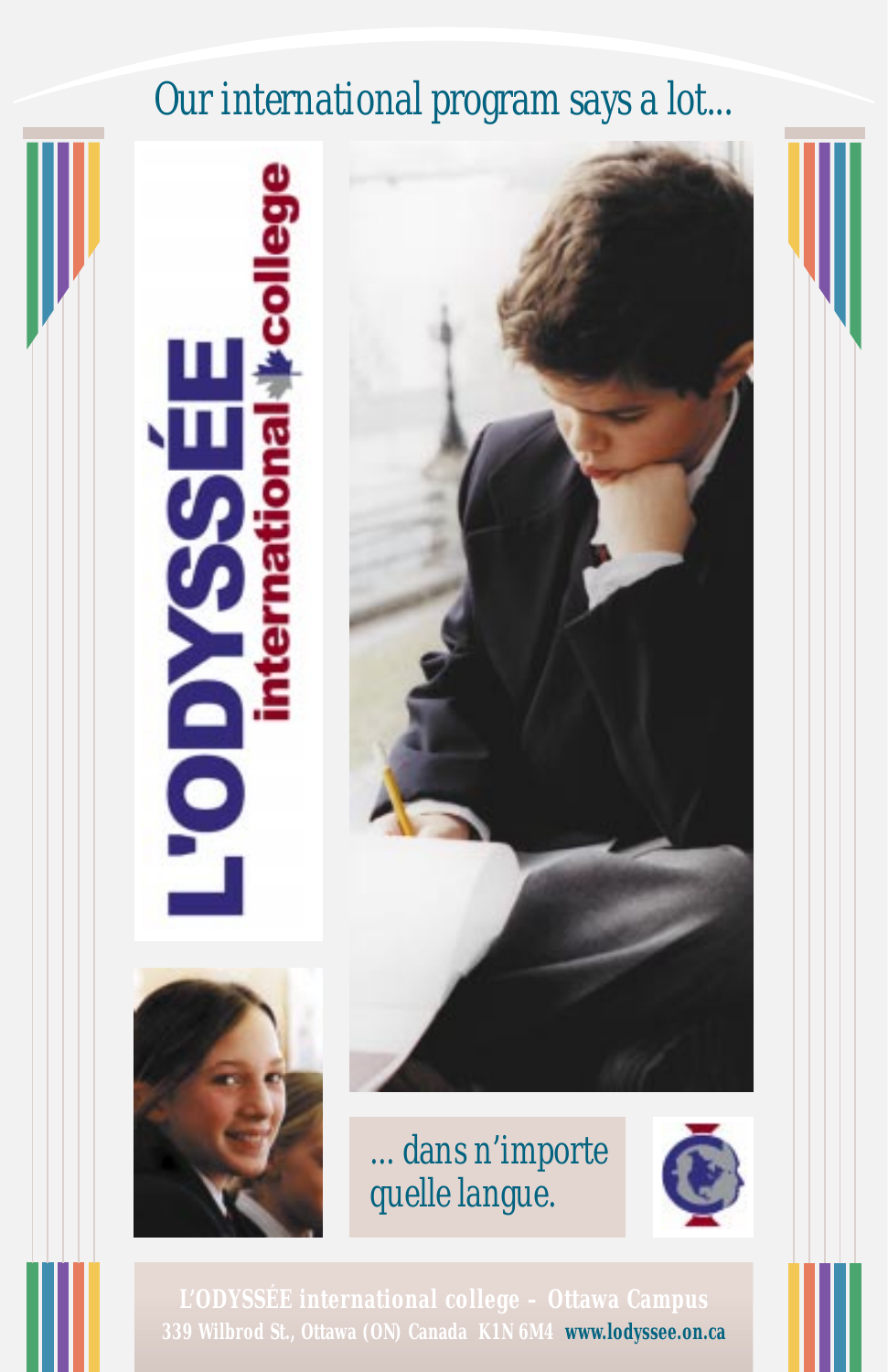## AN EDUCATIONAL CORPORATION



#### *Our Mission*

To teach students about internationalism and to promote academic excellence while nurturing the development of active, responsible individuals equipped to meet the challenges of the future.

### *The International Program of Study…*

… complies with the expectations and educational objectives set down by the International Baccalaureate Organisation, the only private-sector educational organisation in the world, headquartered in Geneva, Switzerland.





#### *Educational Philosophy*

To foster intellectual development with an emphasis on international awareness and to promote the growth of responsible citizens capable of thinking critically and conscientiously of their future role in society.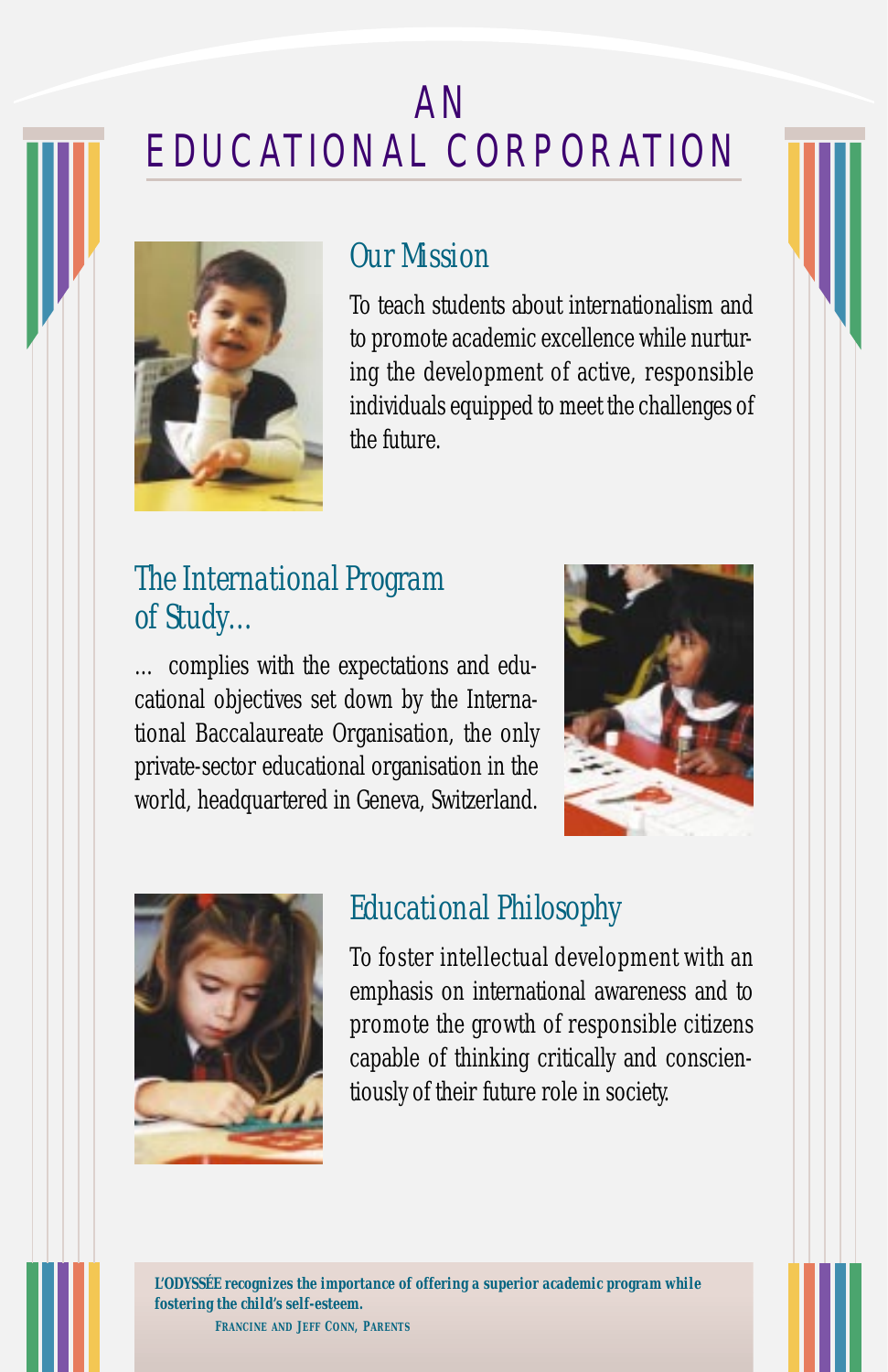## THE OTTAWA CAMPUS

### *Emerging Tradition*

L'ODYSSÉE international college – Ottawa campus is the first private, French-language school in the Ottawa-Carleton Region offering the full international program of study from kindergarten on. L'ODYSSÉE is Ontario's leader in this field of education.

Centrally located in the City of Ottawa, close to museums, the Parliament of Canada, public libraries, and the University of Ottawa, L'ODYSSÉE international college – Ottawa campus is surrounded by a host of public resources available in Ottawa-Carleton.

#### *Learning to Discover…*

… is the basis of the educational process promoted by our teaching staff. By *learning how to learn,* students become aware of the world around them. Our cultural and experiential activities reinforce this educational strategy.



*The exceptional contribution of L'ODYSSÉE is evident in the ability to stimulate the intellectual curiosity of the children and their love of learning in a relaxed and harmonious atmosphere.*

**MARIE SYLVIE ROY AND DONALD BOULET, PARENTS**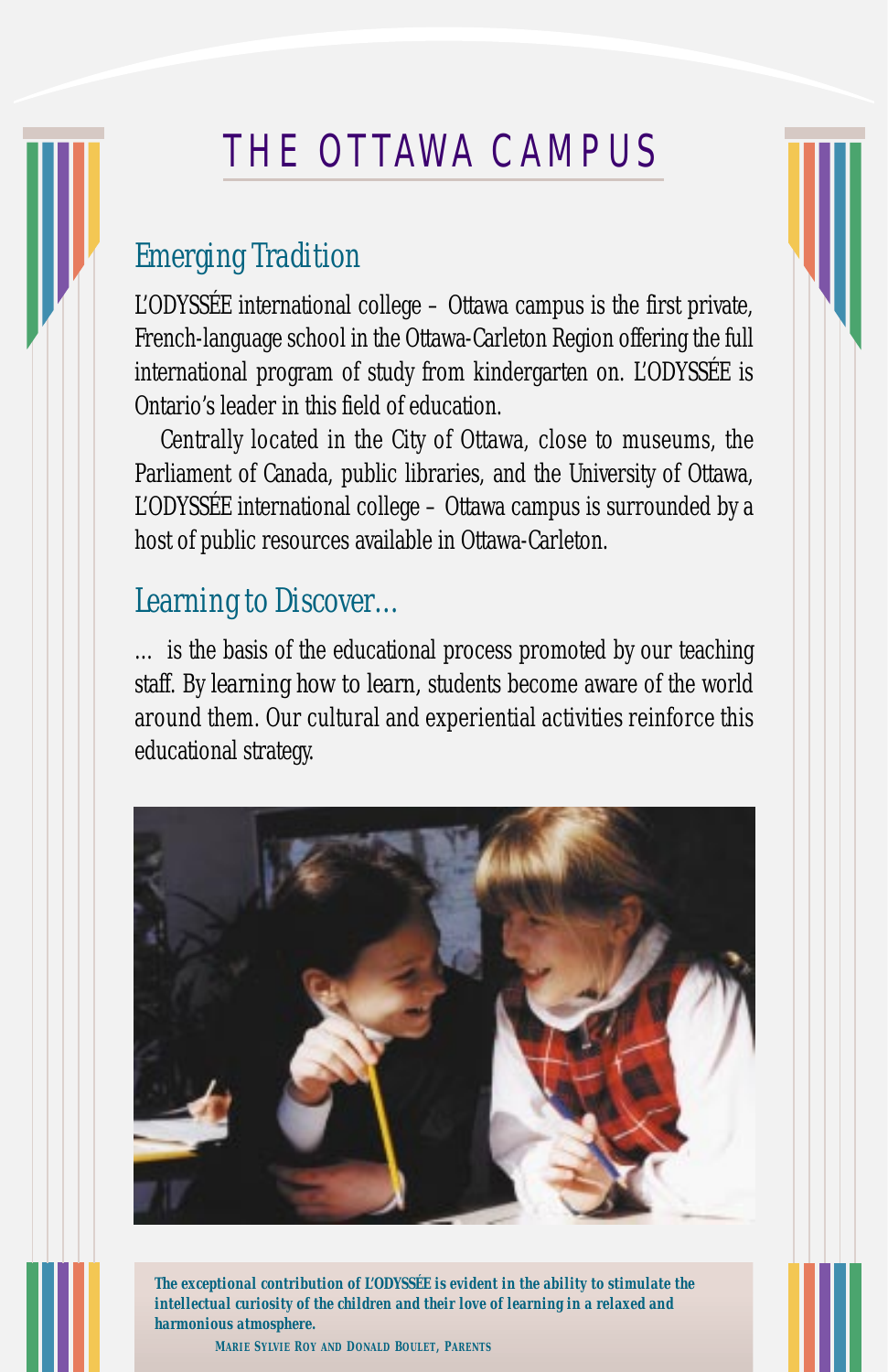### *High Academic Standards and a Structured Learning Environment*

L'ODYSSÉE offers an enriched curriculum. All students are encouraged to excel academically. Homework begins in Primary 1 and students can expect their homework load to gradually increase over time. A supervised study period is included in the daily schedule.



### *Computer Resources Are Our Library*

The College considers computer resources as vital tools in expanding the knowledge of its students and in assisting the research activities they are asked to complete for their classes throughout their academic career at L'ODYSSÉE. Our library is a virtual one which is complemented by the public libraries.



### *Our Teaching Staff*

Dynamic, involved and dedicated to their work, the leading concern of our teachers is the success of their students. Their qualifications and international experience are a further academic asset to the students. The College aims for a student/teacher ratio of ten to one, with a maximum of fifteen students per class.

*What I like about L'ODYSSÉE is the school atmosphere. The students have a positive attitude towards the other students, the teachers and their studies.* **DEVON SPIKA, STUDENT**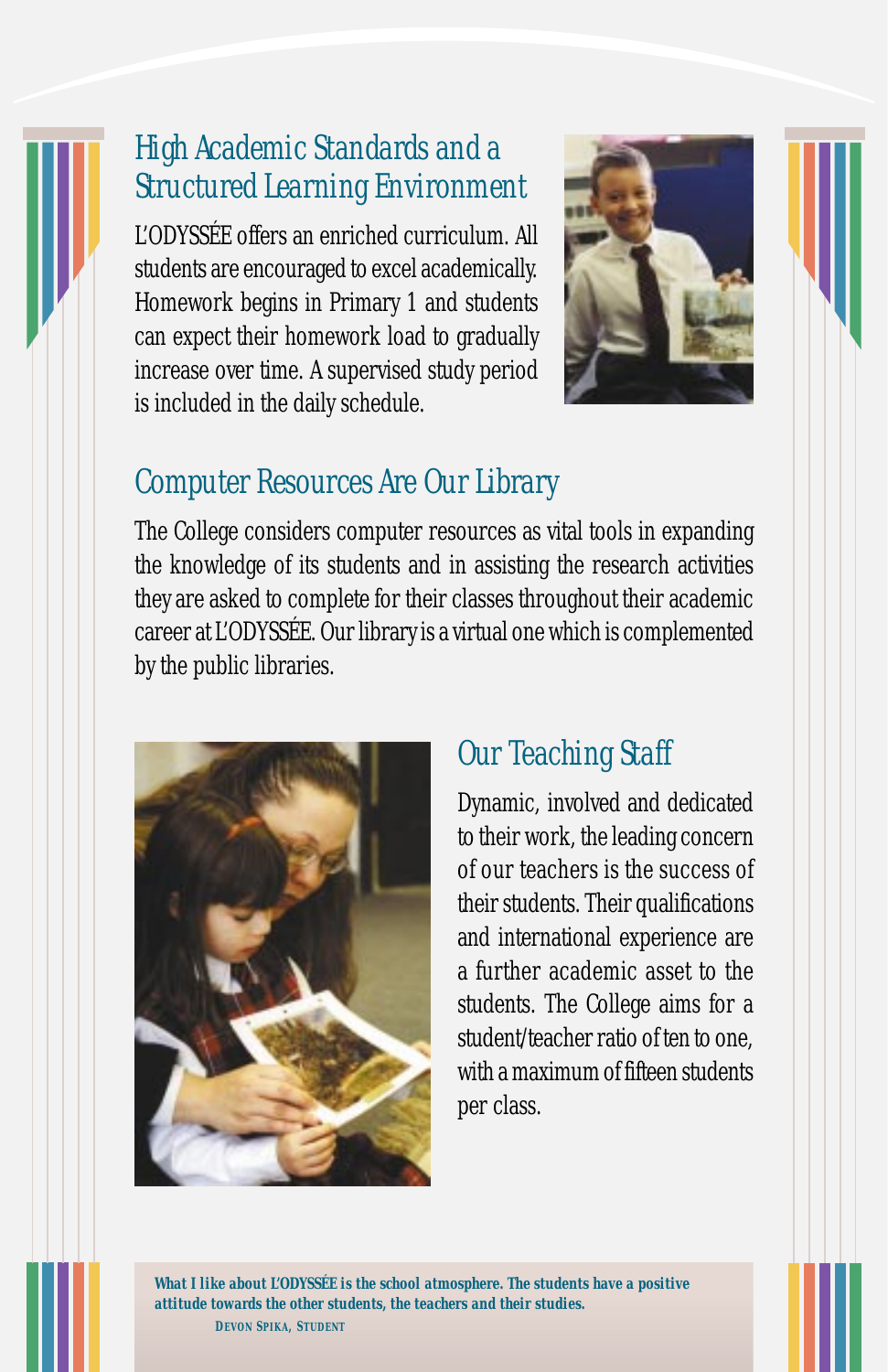# THE CURRICULUM

#### **Kindergarten Program**

The College delivers the curriculum used by the Department of Education of France in the firm conviction that it is simply one of the best in the world.

Divided into three-year blocks, the curriculum meets the requirements of the Ontario Ministry of Education and the educational objectives of L'ODYSSÉE international college.

Educational approach: in workshops that encourage hands-on discovery and sensory exploration, using worksheets and individual assignments, children are taught to hone their skills in analyzing information and to ask questions in order to take action, handle objects, and express themselves.

#### **Primary Program**

The College offers an enriched curriculum. The main features of the curriculum are:

- 1. French and English as first languages and the introduction of Spanish as a second language beginning in Primary 4;
- 2. A *core curriculum* comprising French, English, mathematics, and science beginning in Primary 1;
- 3. A course of study complemented by integrated arts, humanities and physical education.

Educational approach: traditional teaching methods combined with hands-on activities centred on concepts, skills, attitudes, and action. The interdisciplinary approach structures the questioning process and suggests pathways to solutions.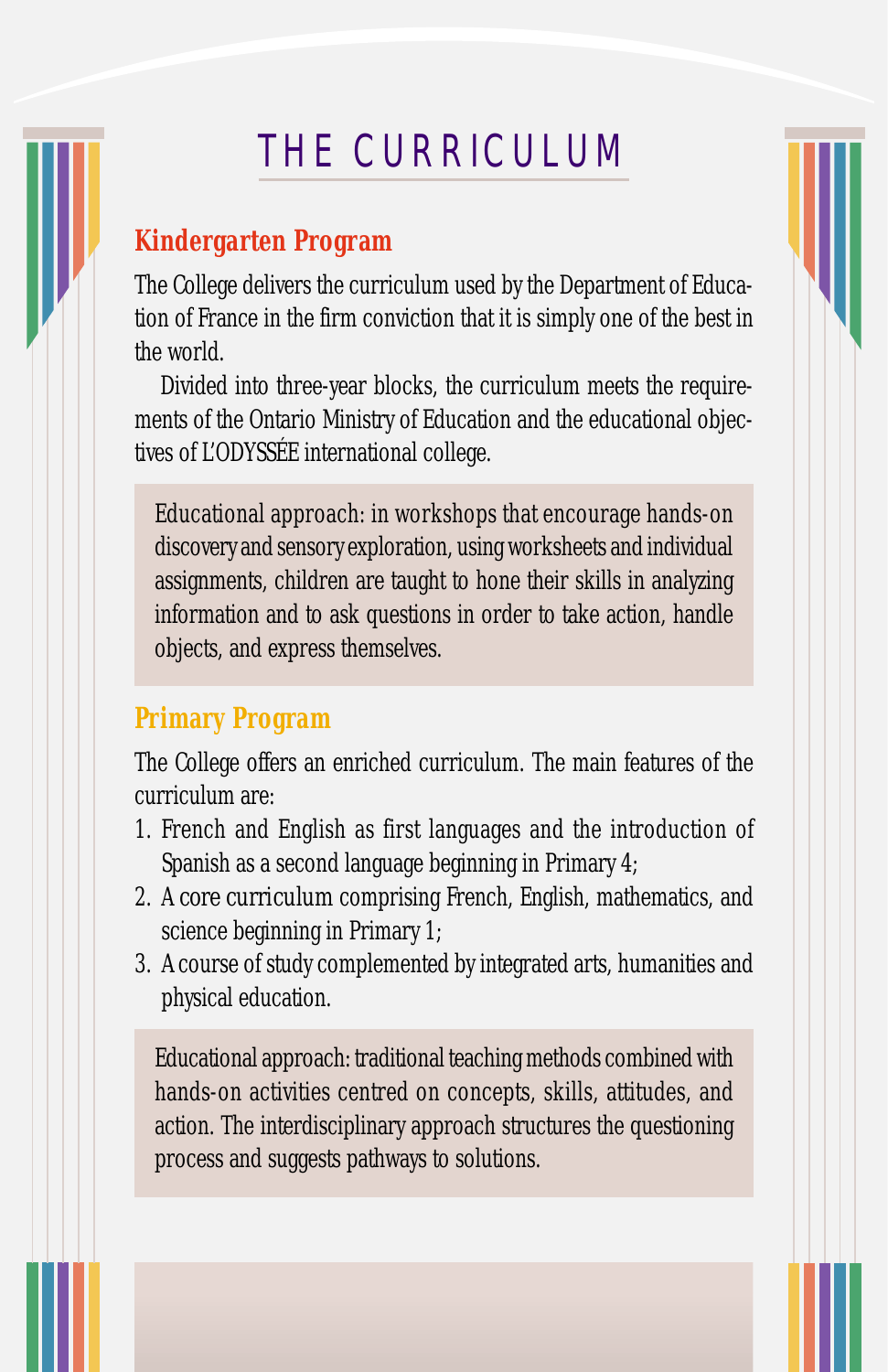## **Secondary Program**

Students build on the knowledge they gained in the Primary grades. The program continues at the same pace, pursuing the *core curriculum* along with a more balanced program of study featuring a greater emphasis on the international component. The Secondary program also includes interactive components such as 75 hours of community service over five years.

A separate course, entitled *Approaches to learning,* reinforces the program of study and in particular, the organizational skills needed to succeed in their career.

Educational approach: traditional teaching methods and unique educational activities that enlist community resources and equip students to rise to the challenges of the international program of study.

### *Experiential and Cultural Activities, Competitive Sports*

Beginning in kindergarten and throughout their period of study at L'ODYSSÉE, students are involved in unique, hands-on activities that



enrich their learning experience.

Cultural activities include the science fair and public speaking events.

Students are encouraged to participate in competitive sporting events. Our Physical education program at the Secondary level uses the facilities of the University of Ottawa.